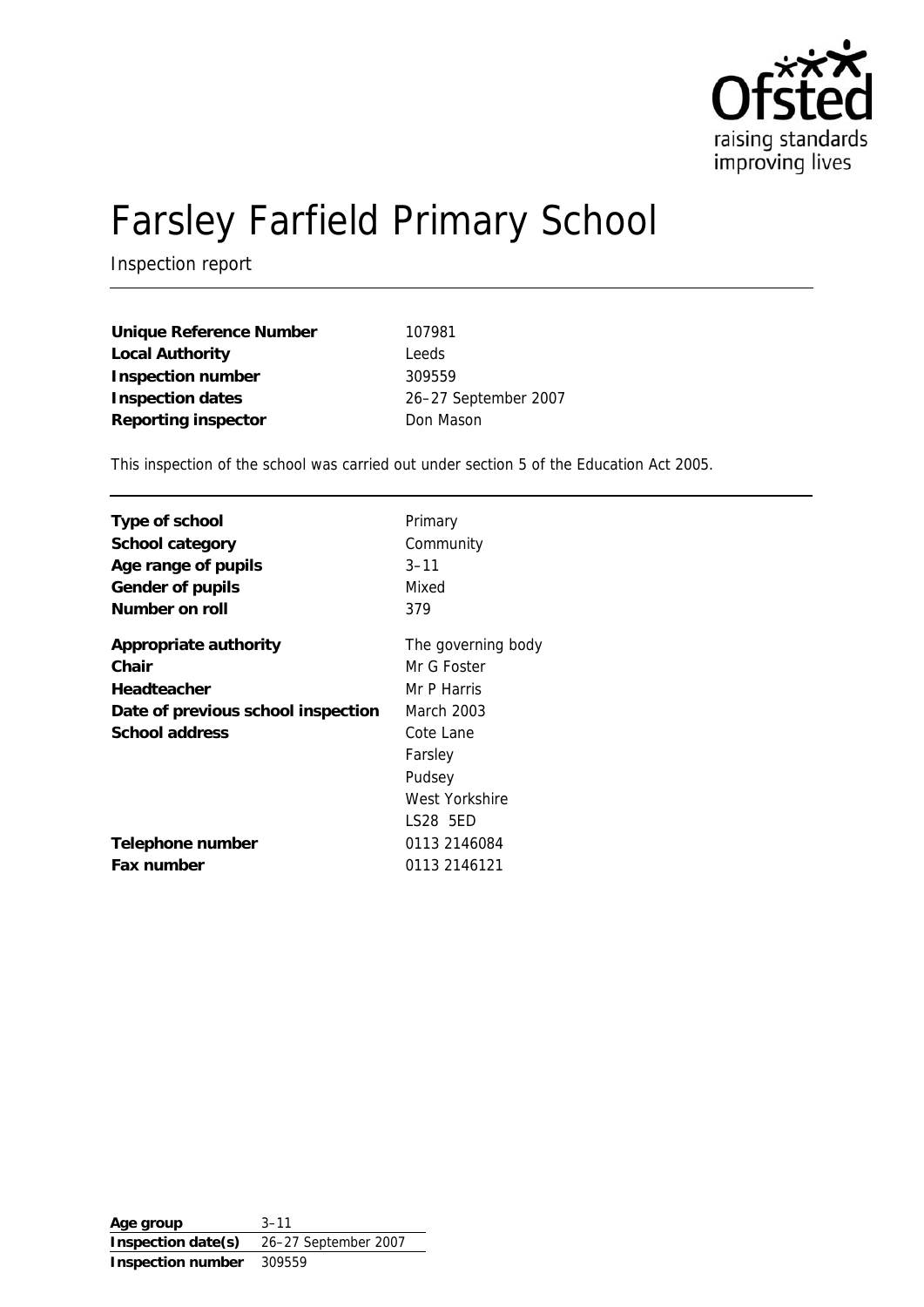© Crown copyright 2007

### Website: www.ofsted.gov.uk

This document may be reproduced in whole or in part for non-commercial educational purposes, provided that the information quoted is reproduced without adaptation and the source and date of publication are stated.

Further copies of this report are obtainable from the school. Under the Education Act 2005, the school must provide a copy of this report free of charge to certain categories of people. A charge not exceeding the full cost of reproduction may be made for any other copies supplied.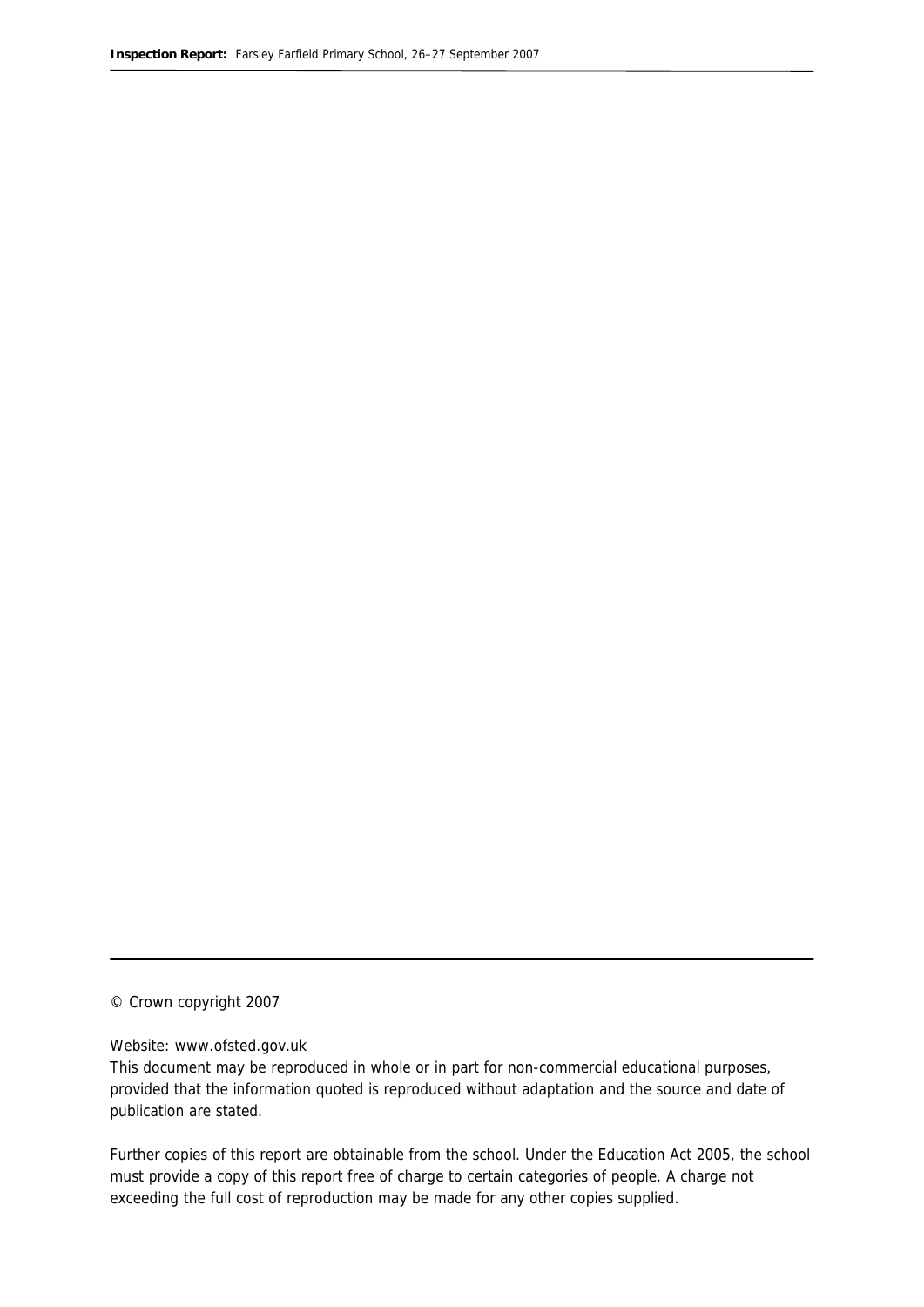# **Introduction**

The inspection was carried out by three Additional Inspectors.

# **Description of the school**

Pupils to this school come from a wide range of social and economic backgrounds. Most are from White British families. Attainment on entry to the Foundation Stage varies from year to year but overall it is below the expectations for children of their age. The proportion of pupils with learning difficulties and/or disabilities is below average overall but also varies considerably from year to year. The school accommodates before- and after-school clubs and a youth centre.

# **Key for inspection grades**

| Grade 1 | Outstanding  |
|---------|--------------|
| Grade 2 | Good         |
| Grade 3 | Satisfactory |
| Grade 4 | Inadequate   |
|         |              |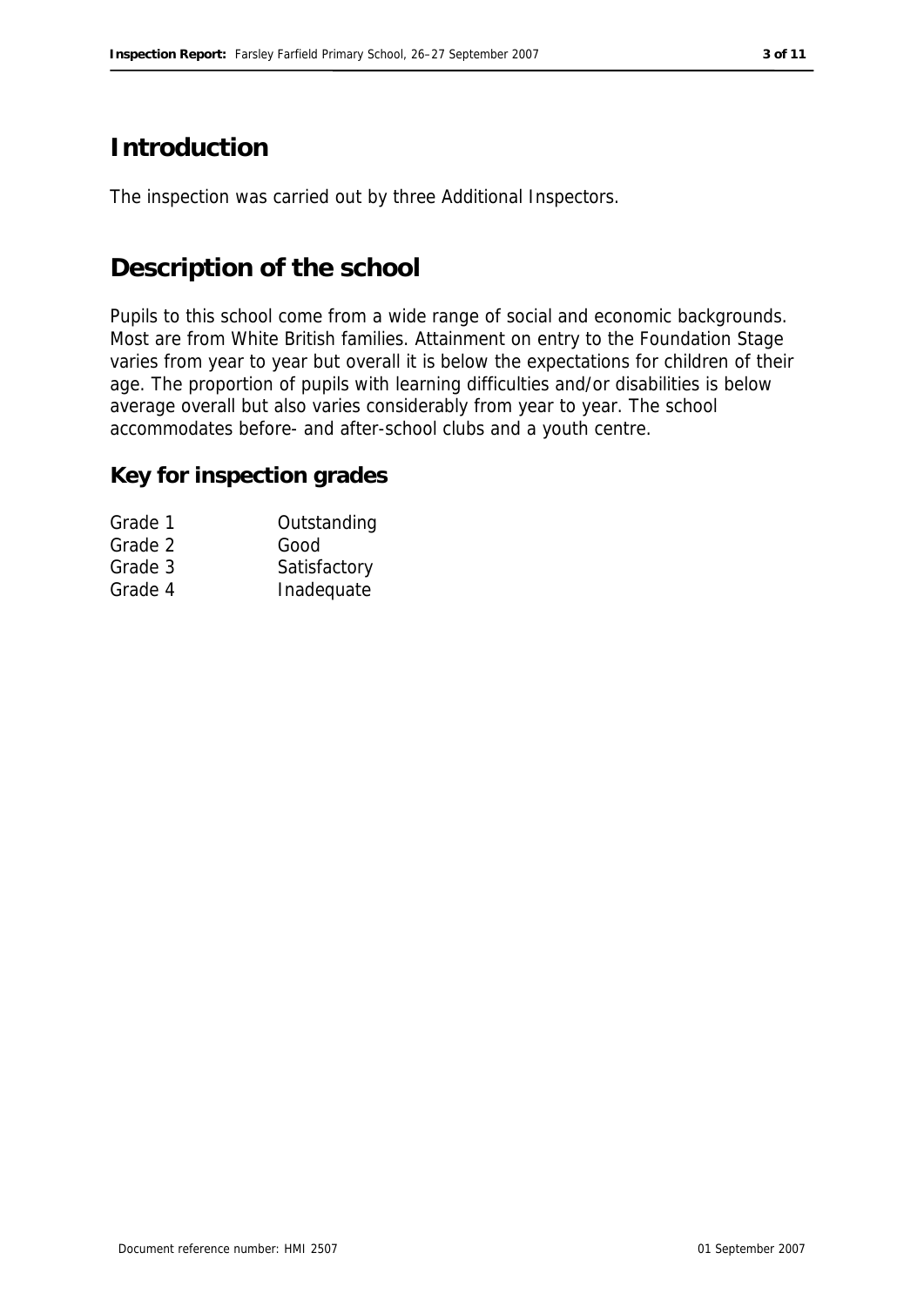# **Overall effectiveness of the school Grade: 2**

This is a good school which enables pupils to achieve well and thrive in their personal development. Pupils' enjoyment and good personal development are enhanced by the provision of the school farm, drama studio and the provision for information and communication technology (ICT). Parents are overwhelmingly supportive of the school and are particularly appreciative of the curriculum enrichment, the care for pupils with special needs and the high level of commitment of staff. One parent summed up the views of many stating, 'The large number of after-school activities is a great example of the staff's dedication.'

Standards are above average at the end of Year 6 and pupils' achievement is good. Effective teaching and an outstanding curriculum ensure that pupils of all abilities, including those with learning difficulties and/or disabilities, make good progress. Although teaching is good, there are some inconsistencies in its quality; for example, in the way teachers actively engage pupils in their learning and in the marking of work. The care, support and guidance provided for pupils are good. The school's commitment to every child of whatever ability, and from whatever background, shines through. This is an inclusive school and the support for vulnerable pupils and those with learning difficulties and/or disabilities is exemplary. Pupils make a good contribution to the community through the work of the school council, the farm, charity fundraising and taking on responsibilities in school.

The leadership and management of the school are good. The headteacher provides strong, energetic leadership and is well supported by a conscientious staff team who rise to new challenges with enthusiasm and commitment. The school works extremely well with parents, other schools and agencies to promote pupils' wellbeing. Managers analyse the progress made by pupils very well and use the information to provide appropriate support for those who need it. The school knows its strengths and weaknesses and makes an honest assessment of where its improvement work has been successful and where it has not. There are outstanding features in the school's work but these are not consistently applied well enough in all classes. The new curriculum teams are progressing well in their work but they have too few opportunities to visit classes and check the impact of their work to raise standards further. This means that an opportunity to widen the discussion about the quality of teaching, and how to share best practice in order to improve progress further and reduce inconsistencies, is missed.

### **Effectiveness of the foundation stage Grade: 2**

Good teaching and interesting activities ensure that children in the Foundation Stage make good progress. Children join the Nursery with skills that are below those nationally expected for their age. The extremely positive and supportive atmosphere established by staff ensures that children settle very quickly, enjoy all aspects of their learning and make particularly good progress in their personal and social skills. A warming and the licensed and resourced activities successfully promotes learning in the classrooms and outdoors. Staff make good observations of how well children are learning and 'know the children inside out', as noted by many parents. However, the extension of this process to identify clearly what individual children need to learn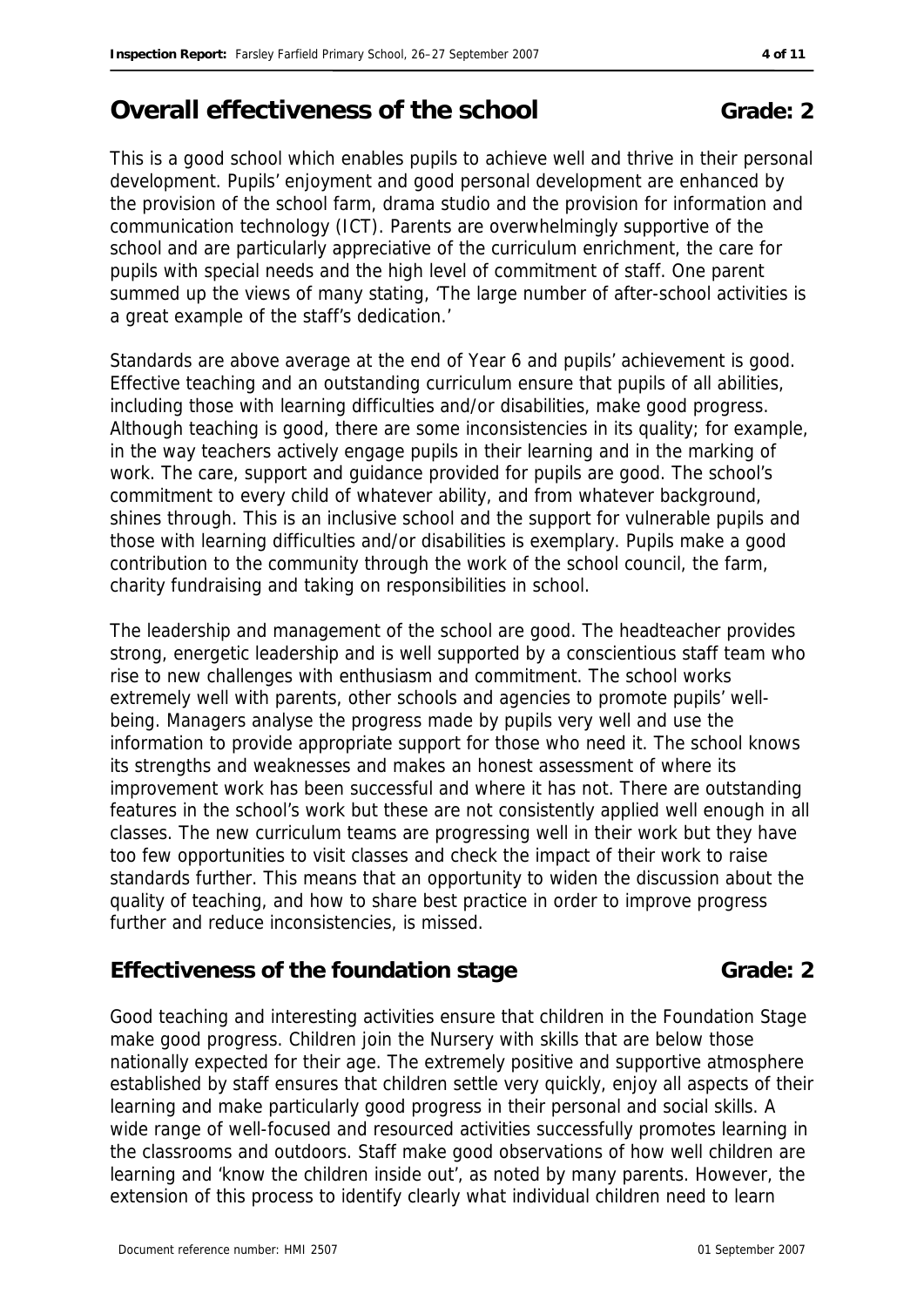next is not fully established. Most pupils reach the level expected for their age in all areas of learning by the start of Year 1. The good quality of children's experiences gives them a secure basis for their future learning.

### **What the school should do to improve further**

- Ensure curriculum leaders monitor teaching to evaluate its impact on pupils' learning in order to raise standards further.
- Use the information gained from monitoring to iron out inconsistencies in teaching in order to improve pupils' progress.

# Achievement and standards **Grade:** 2

Pupils enter Year 1 with standards that are as expected for their age. Throughout school all pupils make good progress and reach above average standards by the end of Year 6. There is some variation in the Year 6 national test results because of differences in individual cohorts of pupils. The school seeks to raise its standards further by improving achievement in writing particularly in Reception, Year 1 and Year 2 and especially for boys. Last year a new system for teaching early reading and writing skills was introduced in Reception and a project to improve boys' writing was launched although it is too early to judge the impact of these initiatives. The school is effectively using its comprehensive assessment arrangements to monitor the impact of these, and other, initiatives.

# **Personal development and well-being Figure 4 Constant Grade: 2**

Pupils grow in self-confidence because they know that their views, especially as expressed through the school council, are valued. They talk excitedly about their school farm and how their school could be an even better place for everyone. Their outstanding understanding of the importance of healthy lifestyles is reflected in the importance they place on growing their own food: 'We get to eat what we grow, it's fresh, it's great'. In addition, a very high number of pupils take enthusiastic part in sporting activities and after-school sports and activity clubs. Attendance is well above average reflecting pupils' enjoyment of school. They value the opportunities offered and understand the difference between right and wrong. Pupils' development of spiritual, moral, social and cultural understanding is good because assemblies and lessons provide them with good opportunities to reflect and learn about relevant issues. Behaviour is generally very good although some pupils say that the behaviour of a few outside at lunchtime, could be improved. Good skills in literacy and numeracy and the outstanding opportunities to develop their ICT skills prepare pupils well for the future.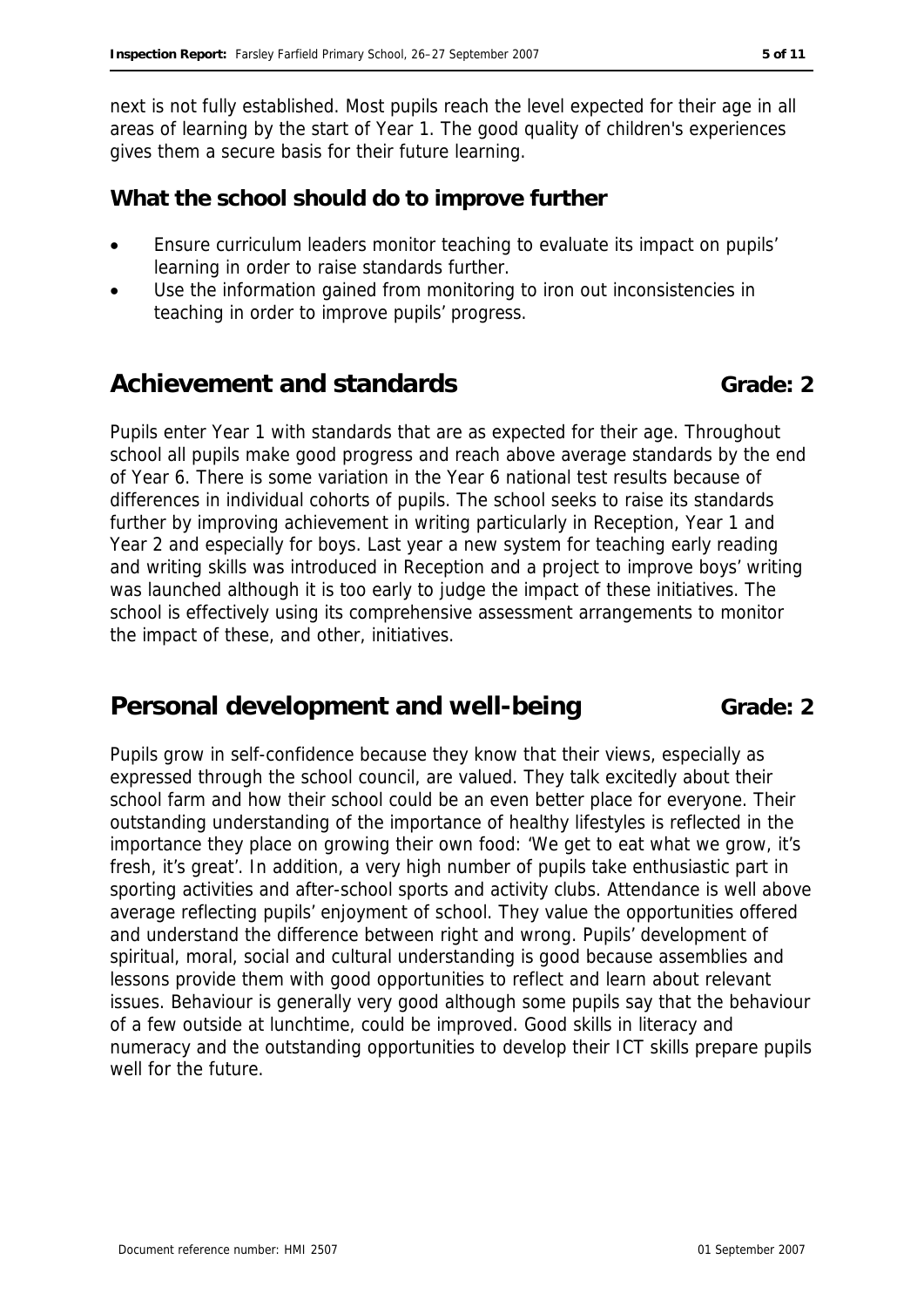# **Quality of provision**

# **Teaching and learning Grade: 2 Grade: 2**

Lessons are well planned and learning objectives are made clear to the pupils. The pace of lessons is usually good ensuring that pupils make good progress. Teachers know the pupils very well and assessment information is clear. This knowledge is used effectively to set work which matches the needs of different groups of pupils. Pupils behave well and usually enjoy their lessons, although they say that they much prefer to be active rather than listening. Teachers do not always engage pupils fully in their learning. They sometimes talk for too long to the whole class with the result that pupils lose concentration and then have insufficient time to work on activities. This hinders the progress they make. Relationships between adults and pupils are very good and less able pupils benefit from good support provided by able teachers' assistants. The school raises standards successfully by providing extra support to targeted groups of pupils.

### **Curriculum and other activities Curriculum and other activities Curriculum Canade: 1**

The outstanding curriculum allows all groups of pupils, including those with learning difficulties and/or disabilities to achieve well. Key skills in literacy and numeracy are successfully developed. Boys' writing is improving because the school is making good use of ICT programmes, and film, to stimulate their interest. Pupils thoroughly enjoy the 'computer aided learning' sessions where they work individually, on carefully selected programmes, to reinforce aspects of their learning. Subject 'focus weeks' and other events, often linking well with the local area, bring learning to life and are extremely popular – 'My son particularly enjoys the focus weeks and shares his learning enthusiastically'.

The outstanding range of out-of-school activities broadens pupils' experiences and enhances their personal and social development, including their exemplary awareness of how to lead healthy lives. Some developments are particularly innovative. The recently established school farm is a most exciting project which is already an important aspect of school life.

# **Care, guidance and support Grade: 2 Grade: 2**

Pupils feel safe and secure in school and say that any problems that do arise are quickly resolved by teachers. This is overwhelmingly confirmed by parents and carers. Child protection procedures are in place and arrangements for health and safety are robust. Close working relationships with a range of agencies provide pupils with the support they need to overcome their barriers to learning. The learning mentor provides excellent support for the most vulnerable pupils, who thrive in a safe and caring environment. The quality of academic guidance provided for pupils is good overall but inconsistent. Pupils have individual targets but their impact on learning is variable. There are examples of outstanding marking, especially in writing where pupils are given clear advice about how to improve their work. However, much marking is just congratulatory.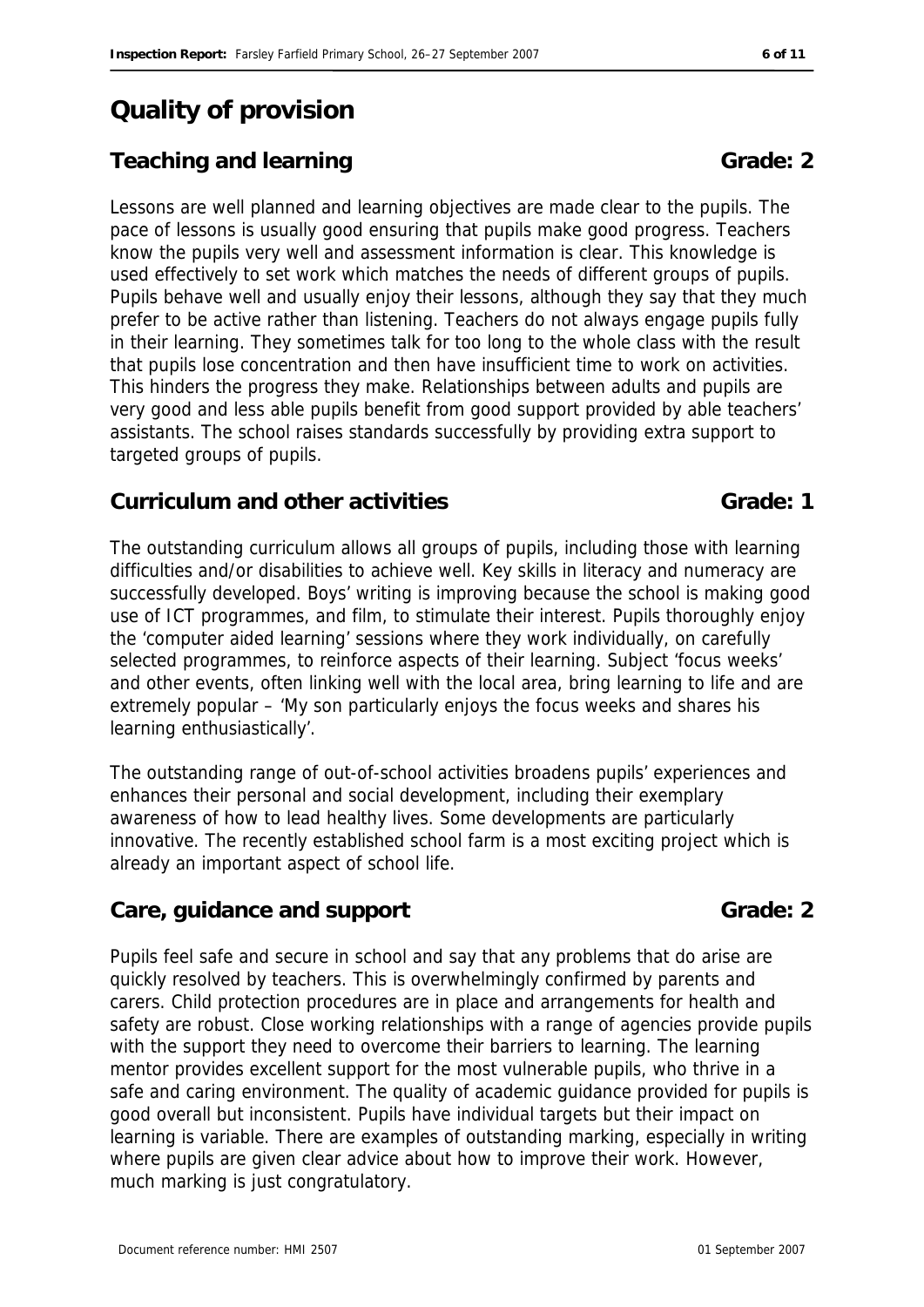# **Leadership and management Grade: 2** Grade: 2

The school is well managed ensuring a friendly, calm, purposeful atmosphere. Good leadership ensures that all groups of pupils make good progress in their learning and well-being. This is a school in which all pupils are treated equally and are well supported in their learning and emotional needs. The school knows its strengths and weaknesses very well and is accurate in its appraisal of its work to bring about improvements. This process is aided by an exemplary system for tracking pupils' progress. The information is used to identify pupils requiring support and to set challenging targets for improvement which the school meets with increasing success. As a result, the school has good capacity for further improvement. Teachers in the new curriculum teams offer good support and training to colleagues. However, they have not had sufficient opportunities to visit classes to see the impact of their work on pupil achievement and to widen the debate about how to improve the quality of teaching and learning even further. Governors provide strong support and have the confidence and expertise to help the school to move forward by asking challenging questions when necessary.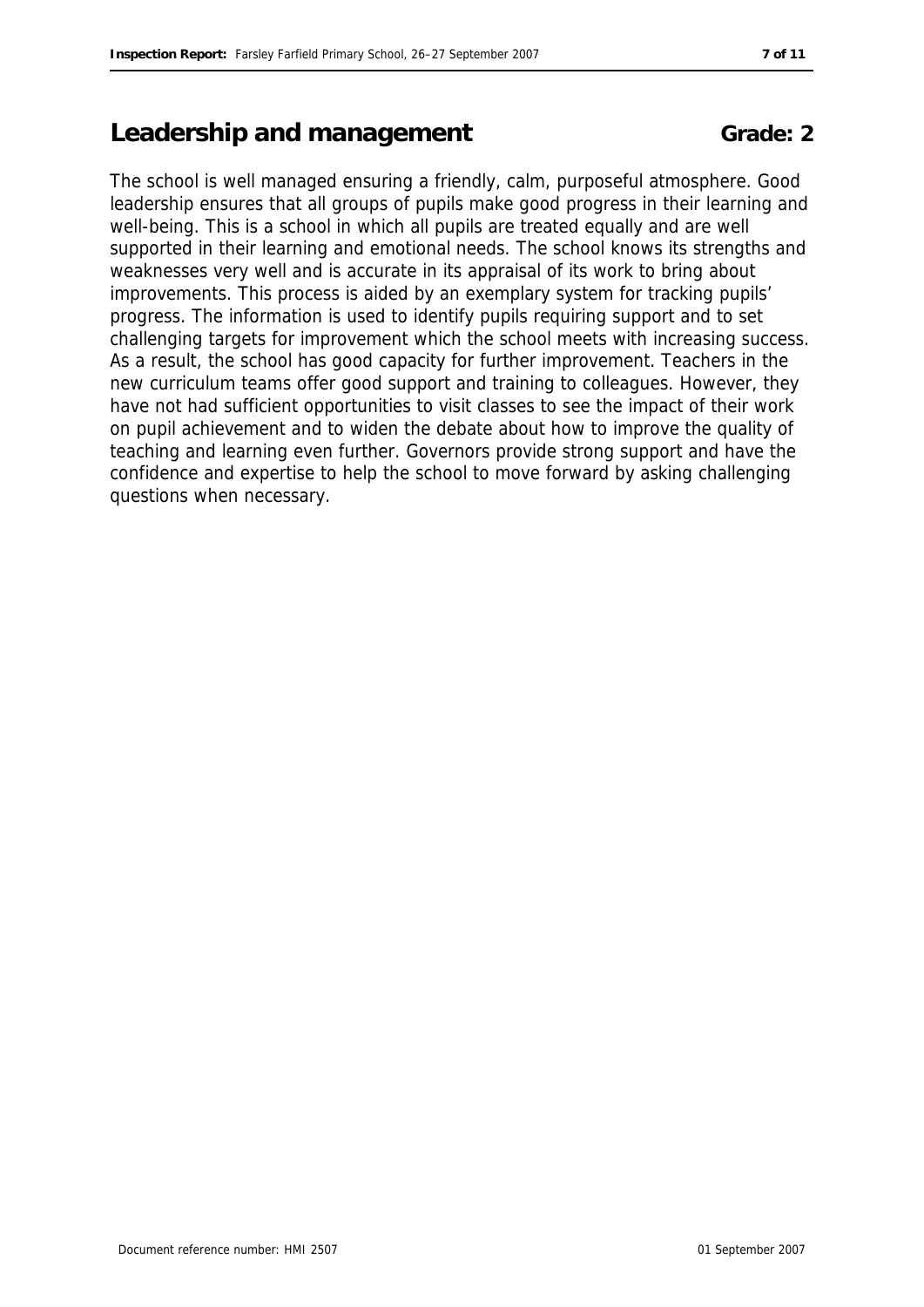**Any complaints about the inspection or the report should be made following the procedures set out in the guidance 'Complaining about inspections', which is available from Ofsted's website: www.ofsted.gov.uk**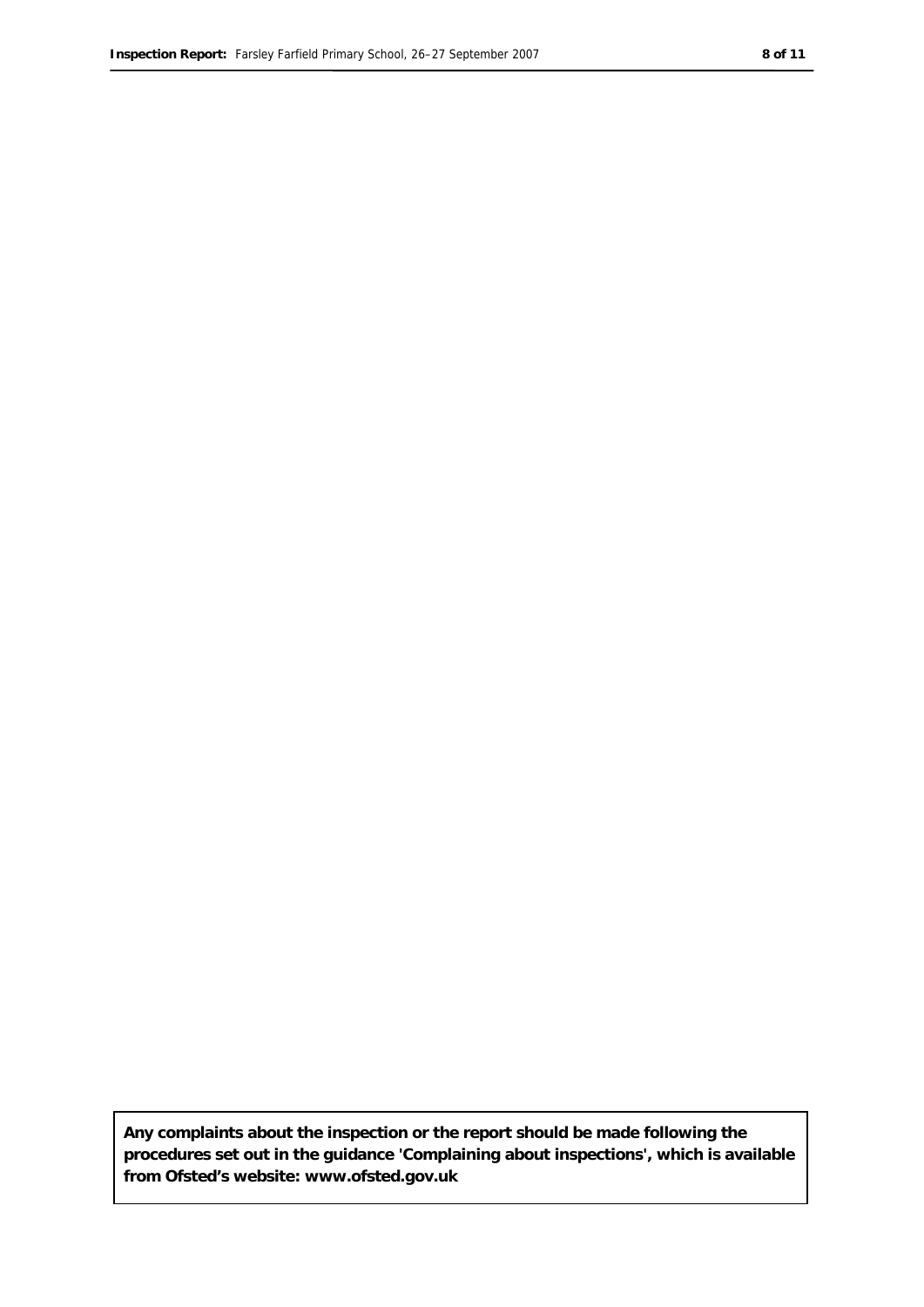# **Inspection judgements**

| Key to judgements: grade 1 is outstanding, grade 2 good, grade 3 | <b>School</b> |
|------------------------------------------------------------------|---------------|
| satisfactory, and grade 4 inadequate.                            | Overall       |
|                                                                  |               |

### **Overall effectiveness**

| How effective, efficient and inclusive is the provision of education,<br>integrated care and any extended services in meeting the needs of<br>learners? |           |
|---------------------------------------------------------------------------------------------------------------------------------------------------------|-----------|
| Effective steps have been taken to promote improvement since the last inspection                                                                        | Yes       |
| How well does the school work in partnership with others to promote learners' well-<br>being?                                                           |           |
| The effectiveness of the Foundation Stage                                                                                                               |           |
| The effectiveness of boarding provision                                                                                                                 | <b>NA</b> |
| The capacity to make any necessary improvements                                                                                                         |           |

# **Achievement and standards**

| How well do learners achieve?                                                                               |  |
|-------------------------------------------------------------------------------------------------------------|--|
| The standards <sup>1</sup> reached by learners                                                              |  |
| How well learners make progress, taking account of any significant variations<br>between groups of learners |  |
| How well learners with learning difficulties and disabilities make progress                                 |  |

### **Personal development and well-being**

| How good is the overall personal development and well-being of the<br>learners?                                  | 2 |
|------------------------------------------------------------------------------------------------------------------|---|
| The extent of learners' spiritual, moral, social and cultural development                                        |   |
| The extent to which learners adopt healthy lifestyles                                                            |   |
| The extent to which learners adopt safe practices                                                                |   |
| How well learners enjoy their education                                                                          |   |
| The attendance of learners                                                                                       |   |
| The behaviour of learners                                                                                        |   |
| The extent to which learners make a positive contribution to the community                                       | 2 |
| How well learners develop workplace and other skills that will contribute to their<br>future economic well-being |   |

### **The quality of provision**

-

| How effective are teaching and learning in meeting the full range of<br>learners' needs?              |  |
|-------------------------------------------------------------------------------------------------------|--|
| How well do the curriculum and other activities meet the range of needs<br>and interests of learners? |  |
| How well are learners cared for, guided and supported?                                                |  |

### **Annex A**

<span id="page-8-0"></span><sup>&</sup>lt;sup>1</sup> Grade 1 – Exceptionally and consistently high; Grade 2 – Generally above average with none significantly below average; Grade 3 – Broadly average to below average; Grade 4 – Exceptionally low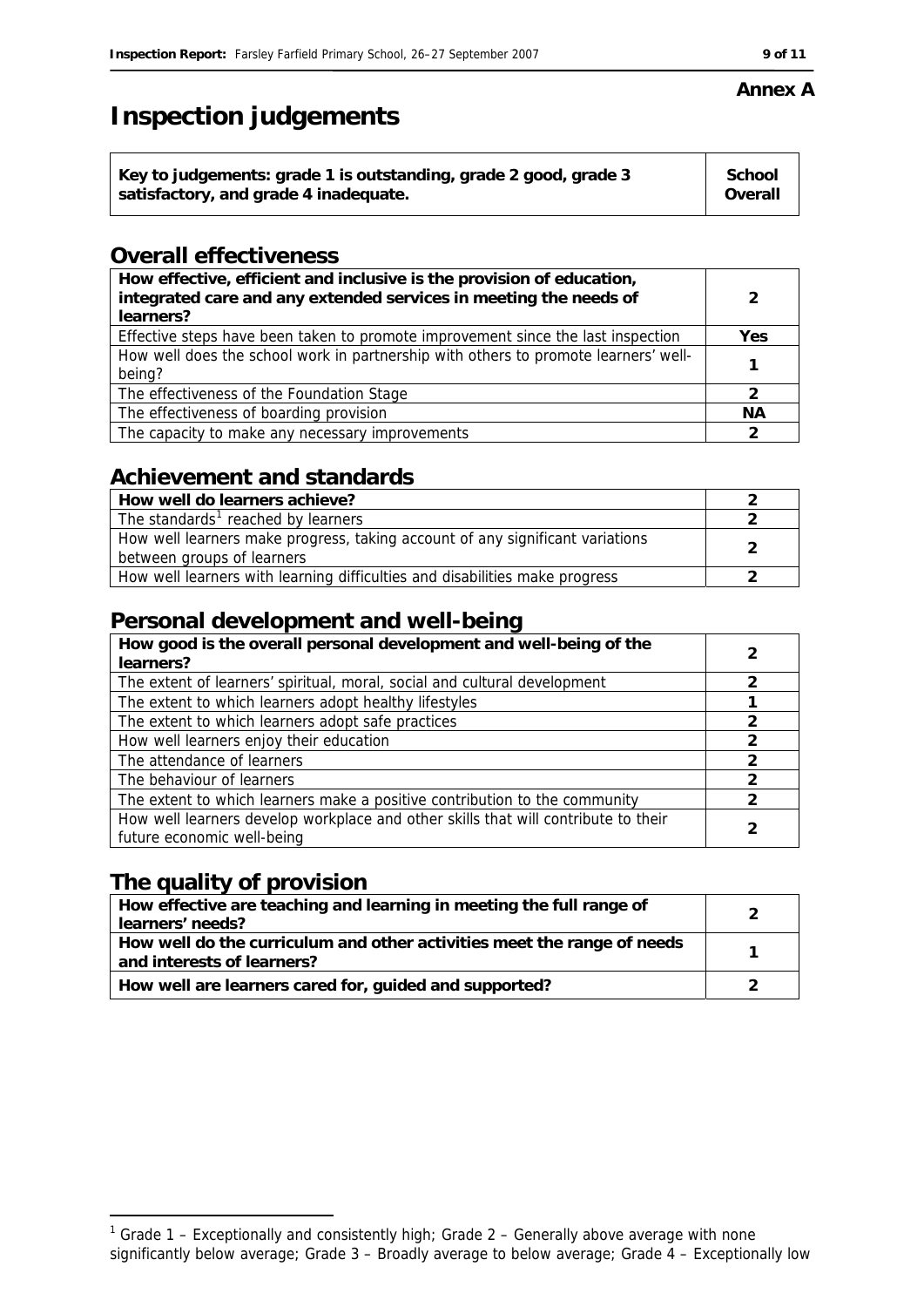# **Leadership and management**

| How effective are leadership and management in raising achievement and<br>supporting all learners?                                              |                |
|-------------------------------------------------------------------------------------------------------------------------------------------------|----------------|
| How effectively leaders and managers at all levels set clear direction leading to<br>improvement and promote high quality of care and education | 2              |
| How effectively leaders and managers use challenging targets to raise standards                                                                 | $\mathfrak{p}$ |
| The effectiveness of the school's self-evaluation                                                                                               | $\overline{2}$ |
| How well equality of opportunity is promoted and discrimination tackled so that all<br>learners achieve as well as they can                     | 2              |
| How effectively and efficiently resources, including staff, are deployed to achieve<br>value for money                                          | 2              |
| The extent to which governors and other supervisory boards discharge their<br>responsibilities                                                  | 2              |
| Do procedures for safeguarding learners meet current government requirements?                                                                   | Yes            |
| Does this school require special measures?                                                                                                      | <b>No</b>      |
| Does this school require a notice to improve?                                                                                                   | No             |